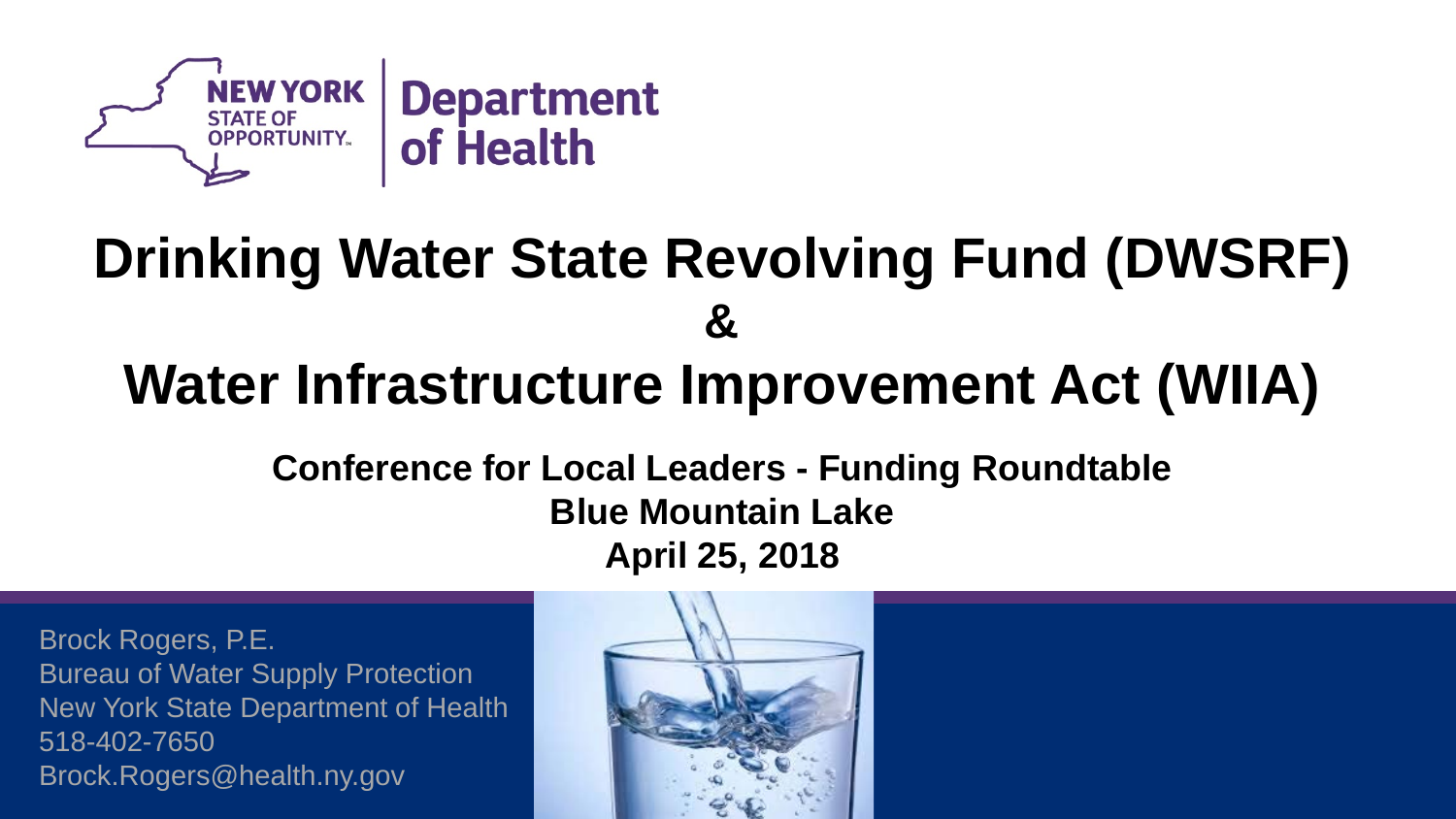# **DWSRF - Program Overview**

- **•** Provides low-cost financial assistance for drinking water infrastructure projects
- **Administered by EFC and DOH**
- Operate on the Federal Fiscal Year (FFY): **October 1 to September 30**
- Intended Use Plan (IUP)
- Annual Project Priority List (Annual List)



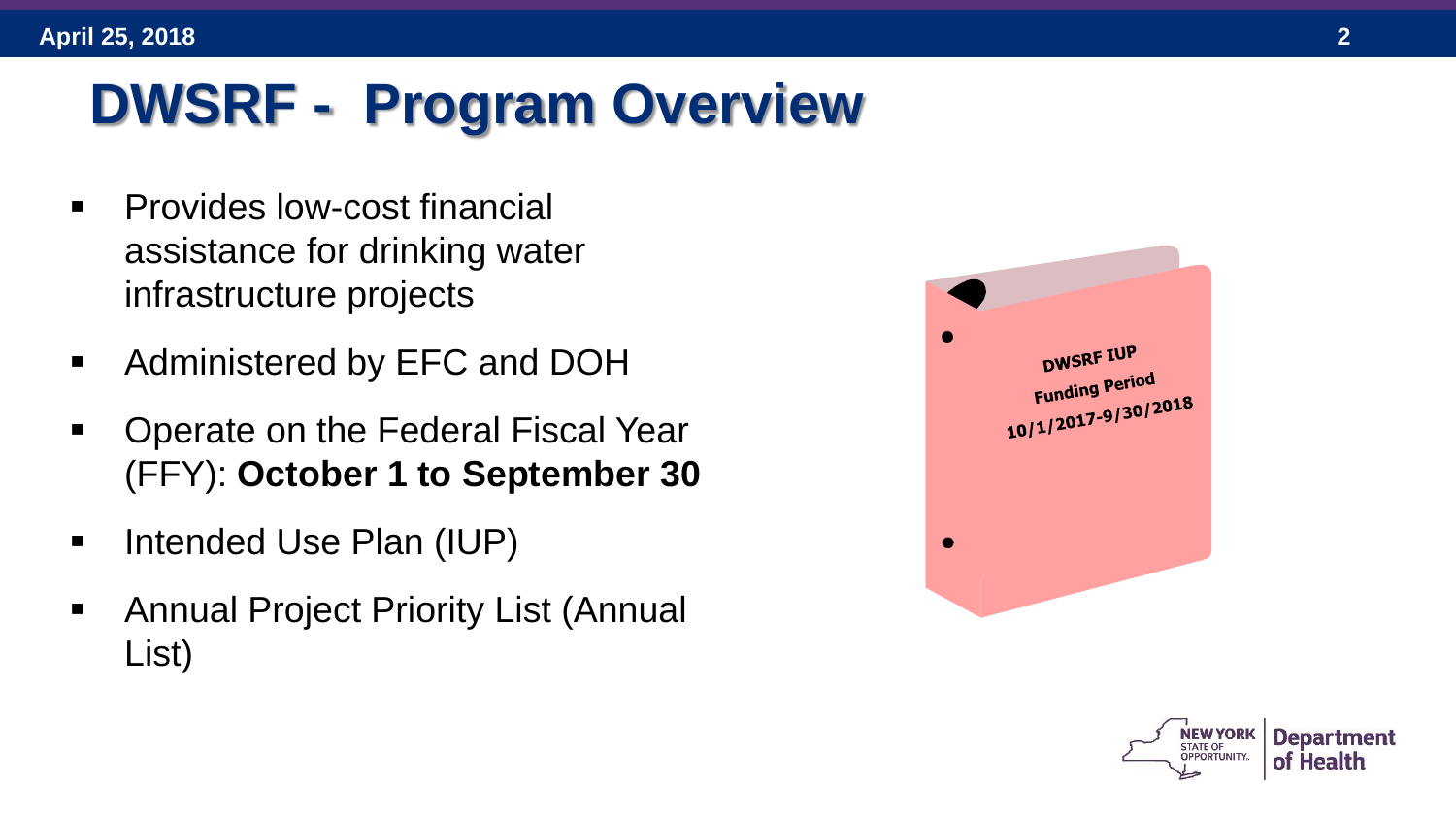# **DWSRF - Types of Financing**

**Short-term** [Up to five years to provide funding for design and initiate construction]

**Interest-Free or market-rate loans** 

**Long-term** [Up to 30 years]

- **Subsidized loans or market rate loans**
- **Interest-Free Loans and Grants**



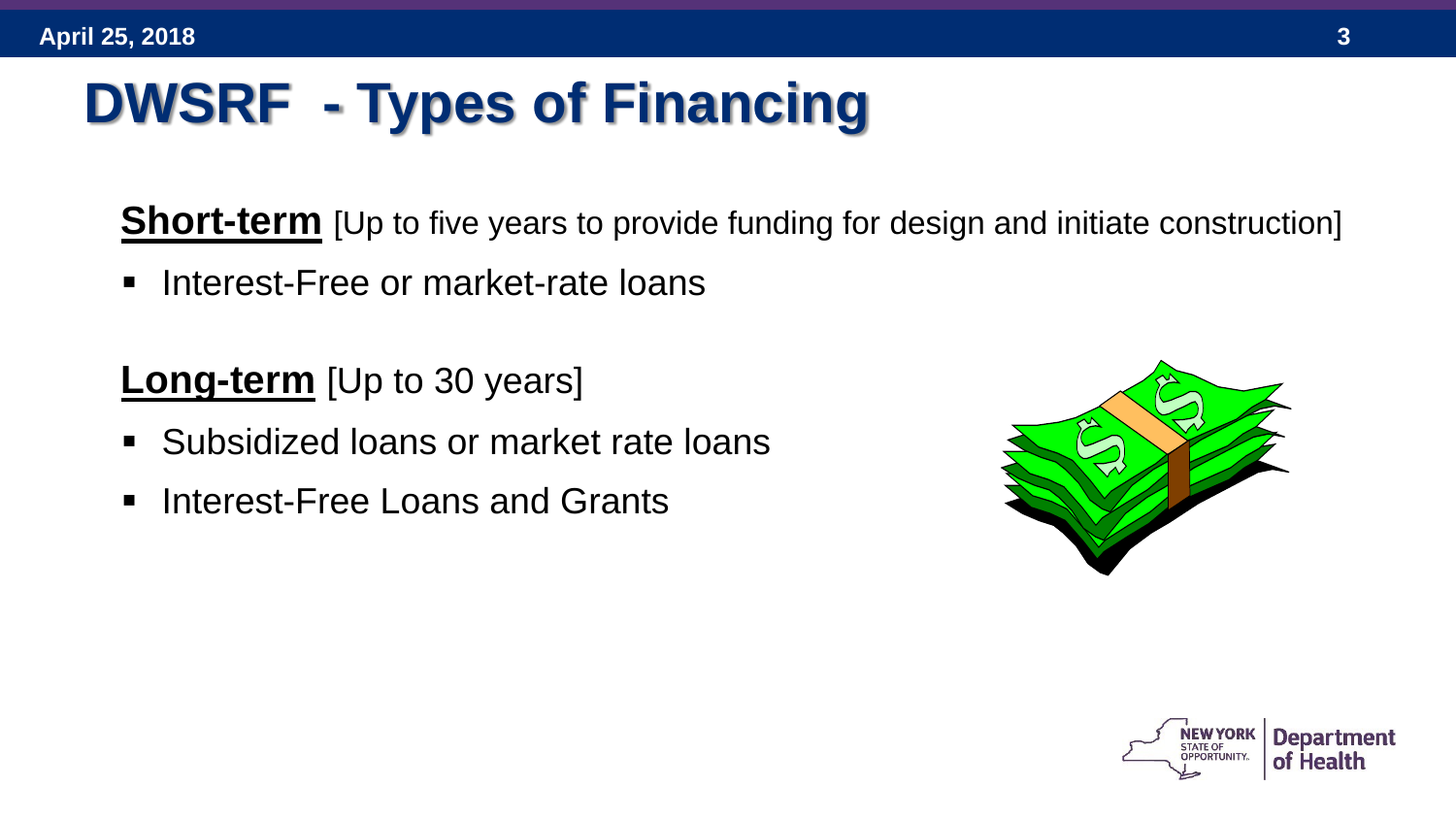## **DWSRF - Hardship Program**

- Interest-free loans and/or grants to assist financially disadvantaged communities
- Maximum grant award is 60% of total project costs, not to exceed \$3 Million
- For FFY 2018 \$8.4 million grant / \$44.8 million 0% loan awarded



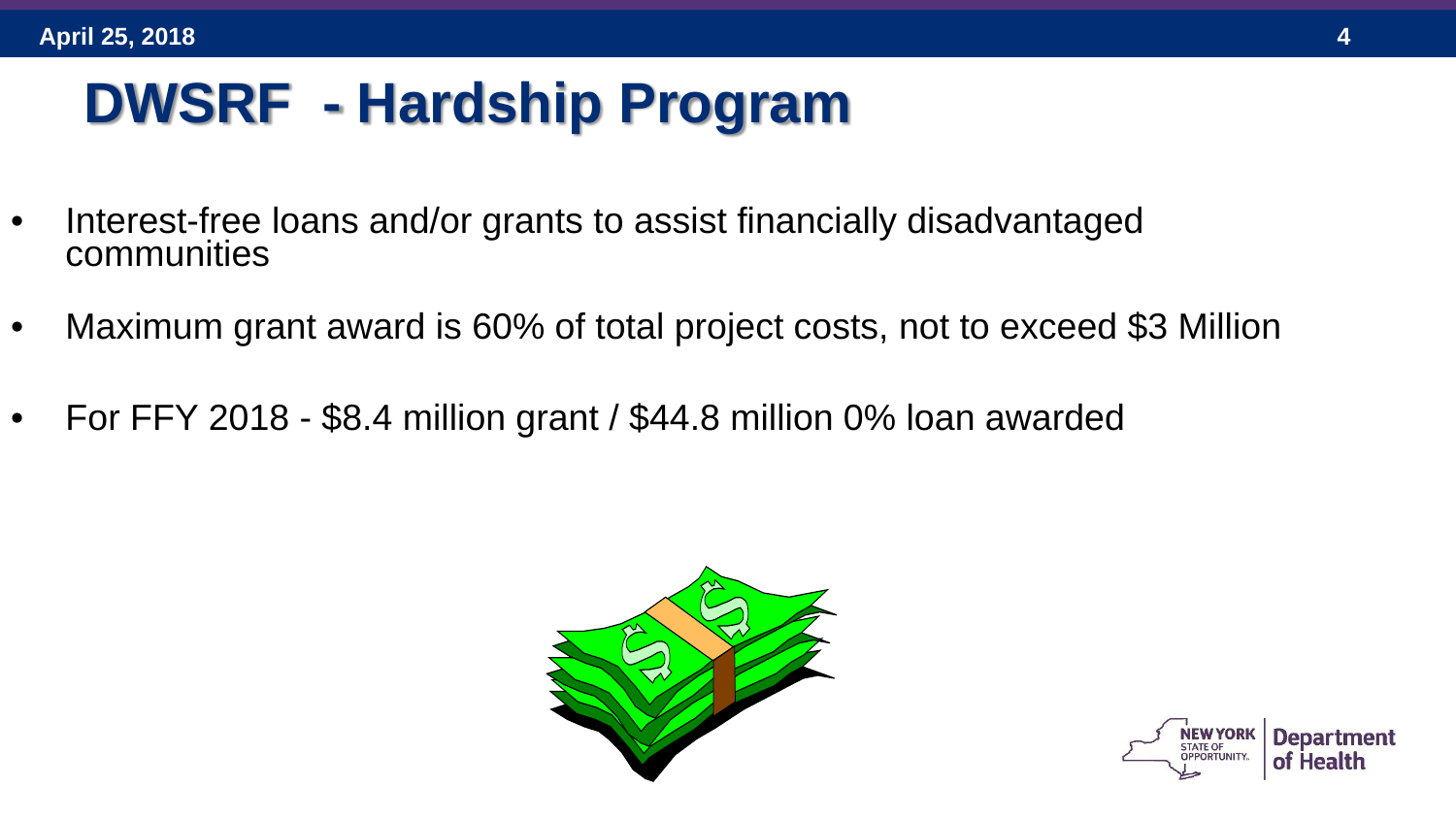## **DWSRF - Hardship Program**

#### **Hardship Eligibility Criteria**

#### **Public Health Priority** and **Economic Need**

- Project must be on Annual List at **score equal to or above Hardship Line score**
- Community or service area must have a **Median Household Income (MHI) that is less than Statewide MHI** (2015 American Community Survey NYS MHI = \$59,269)
	- Municipally-owned or PSC regulated privately owned system
	- Serve a population of less than of 300,000
	- Project cost less than \$14 million



(see IUP for further details)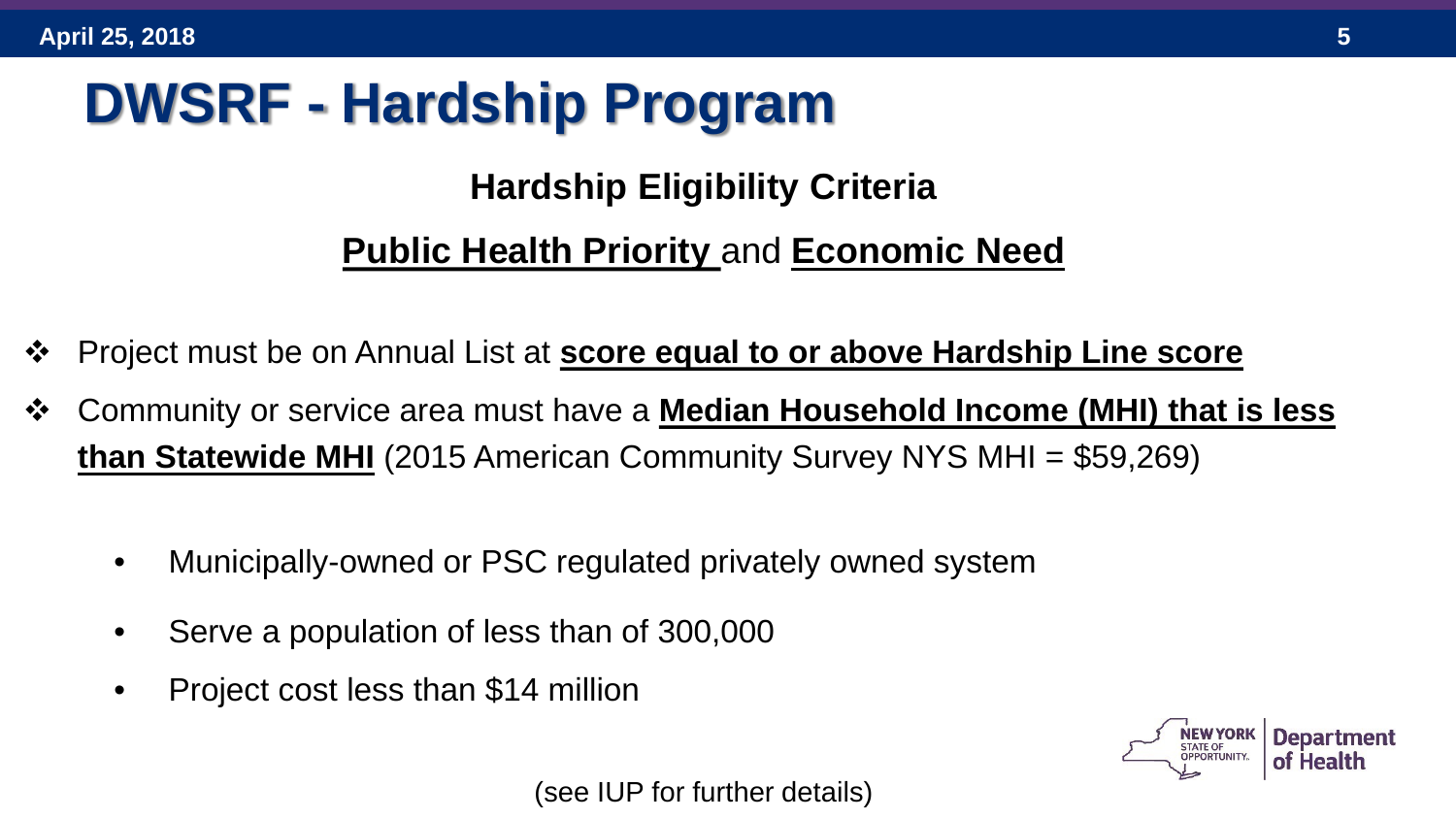# **DWSRF – Program Accomplishments**

#### **Since Program Inception in 1996**

- Total of \$6.14 billion in project financings, including:
	- \$400 million in 0% loans
	- \$354 million in grants to disadvantaged communities
	- 421 public water systems received DWSRF assistance



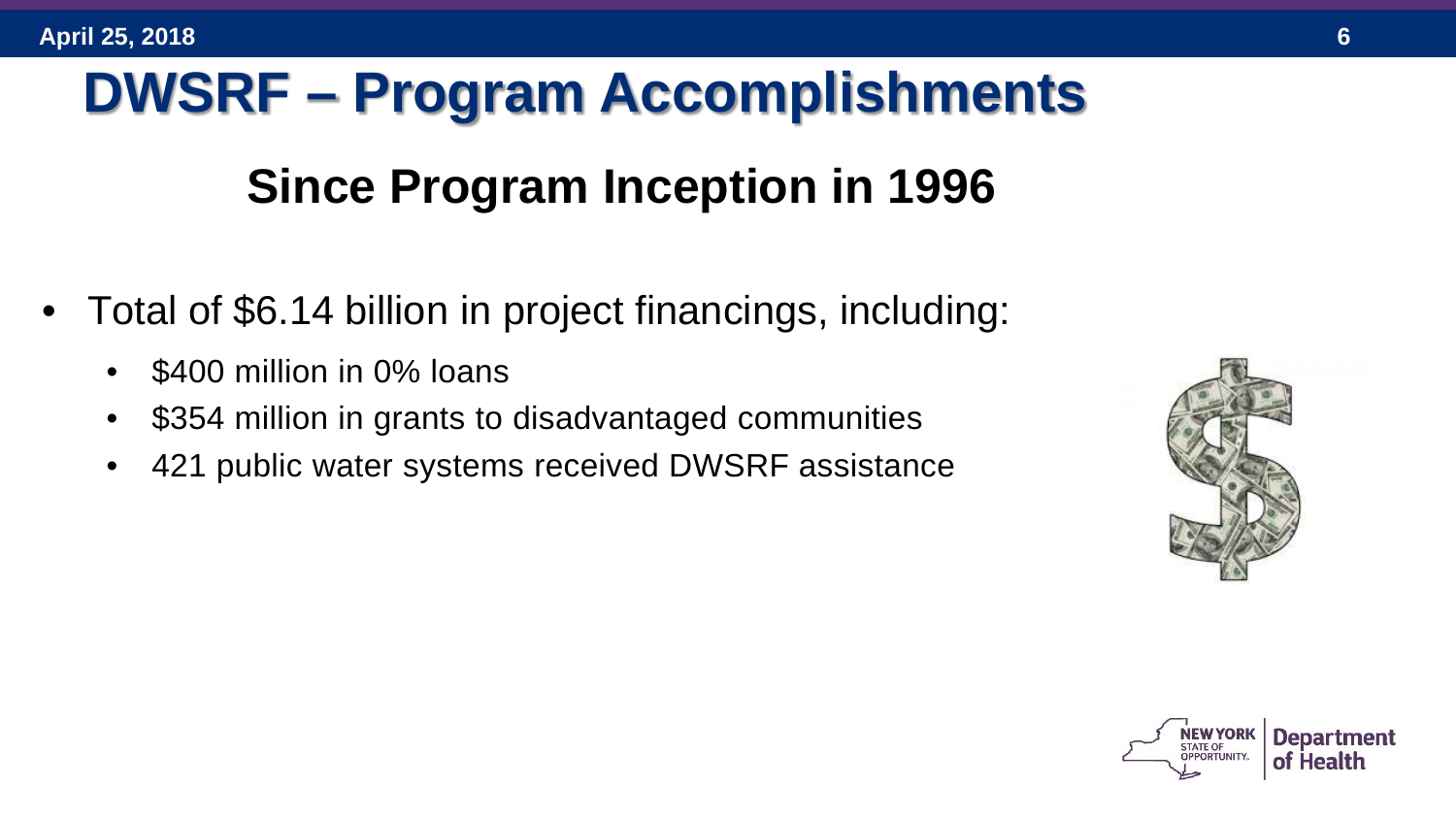# **DWSRF – Program Eligibility**

#### Eligible Systems

- **Public and privately owned community water systems**
- Non-profit, non-community public water systems

#### Eligible Projects

- New/upgrade/replace infrastructure to comply or remain in compliance with federal or state health standards
- Source, transmission, treatment, storage, pumping, distribution, metering, controls, security……..
- Public water system creation/extension



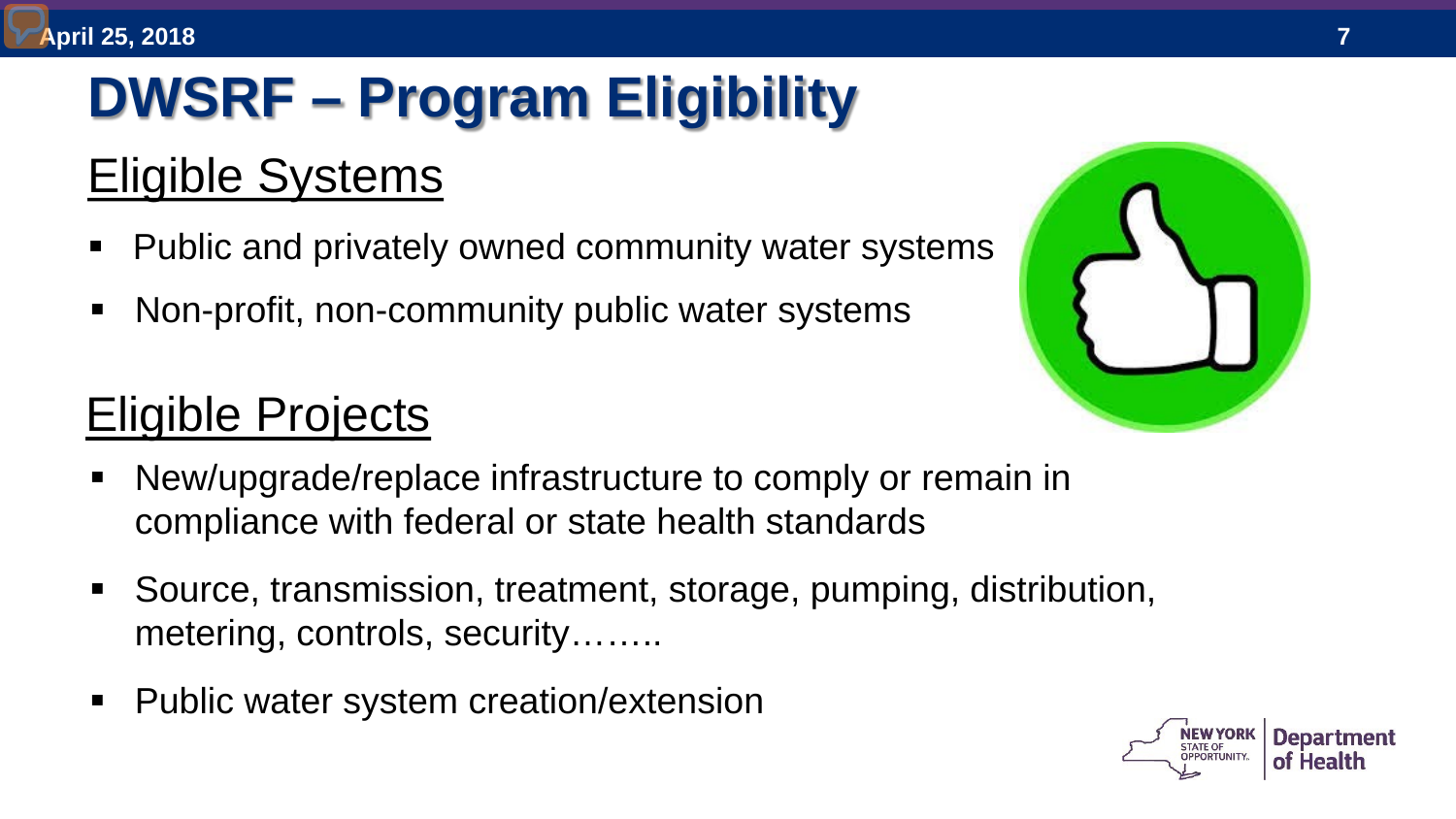# **DWSRF - Ineligible Projects**

- Projects with the primary purpose of:
	- $\checkmark$  Fire protection
	- $\checkmark$  Growth/Development
- Also:
	- $\checkmark$  Dams
	- $\checkmark$  Reservoirs
	- $\checkmark$  Acquisition of land not integral to an eligible project



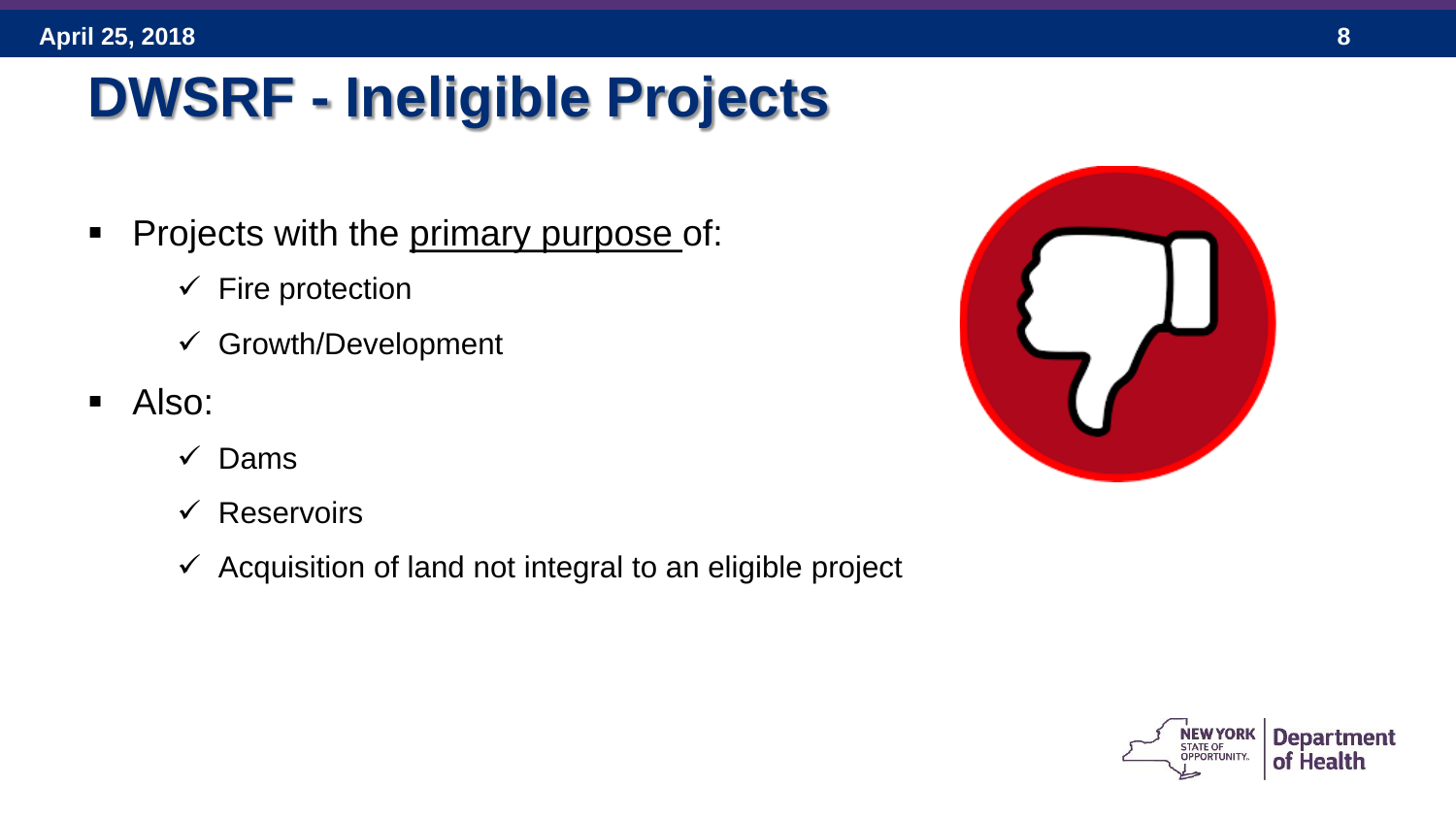### **DWSRF - Public Health Priority Ranking Criteria**

#### **Priority Ranking Criteria**

- 1. Acute public health risks
- 2. Chronic/long term risks
- 3. Infrastructure needs

#### **Scoring Factors**

- $\checkmark$  MCL Violations
- $\checkmark$  Sanitary Code Violations
- $\checkmark$  System Reliability/Dependability Issues
- $\checkmark$  Financial Need

**Refer to IUP Attachment I**

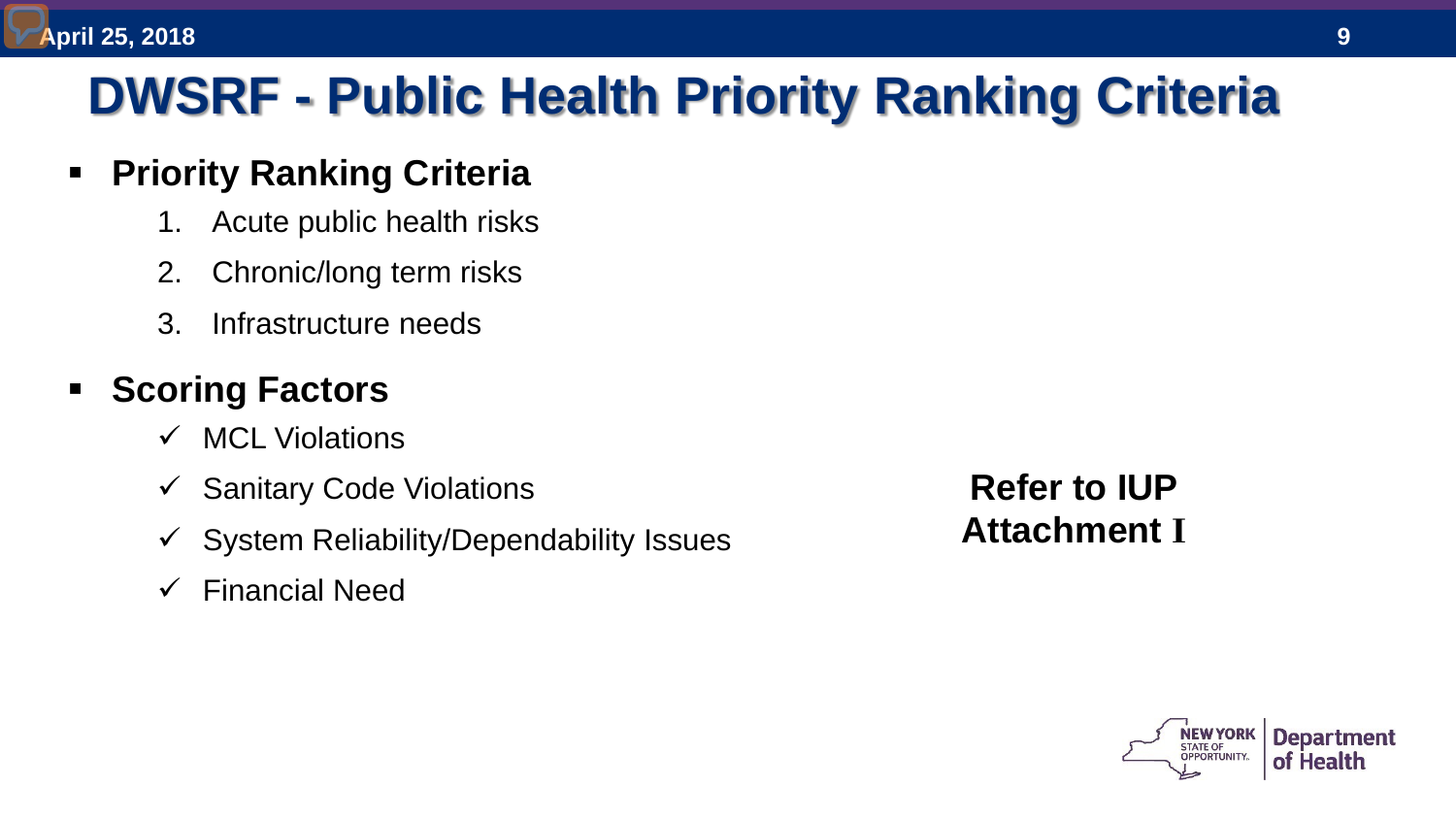## **NYS Water Infrastructure Improvement Act (WIIA)**

- State grants for drinking water and clean water infrastructure projects
- Created in 2015 with \$400 million for 3 years
- Added \$1 billion to be used over 5 state fiscal years in 2017
- Administered by EFC and DOH



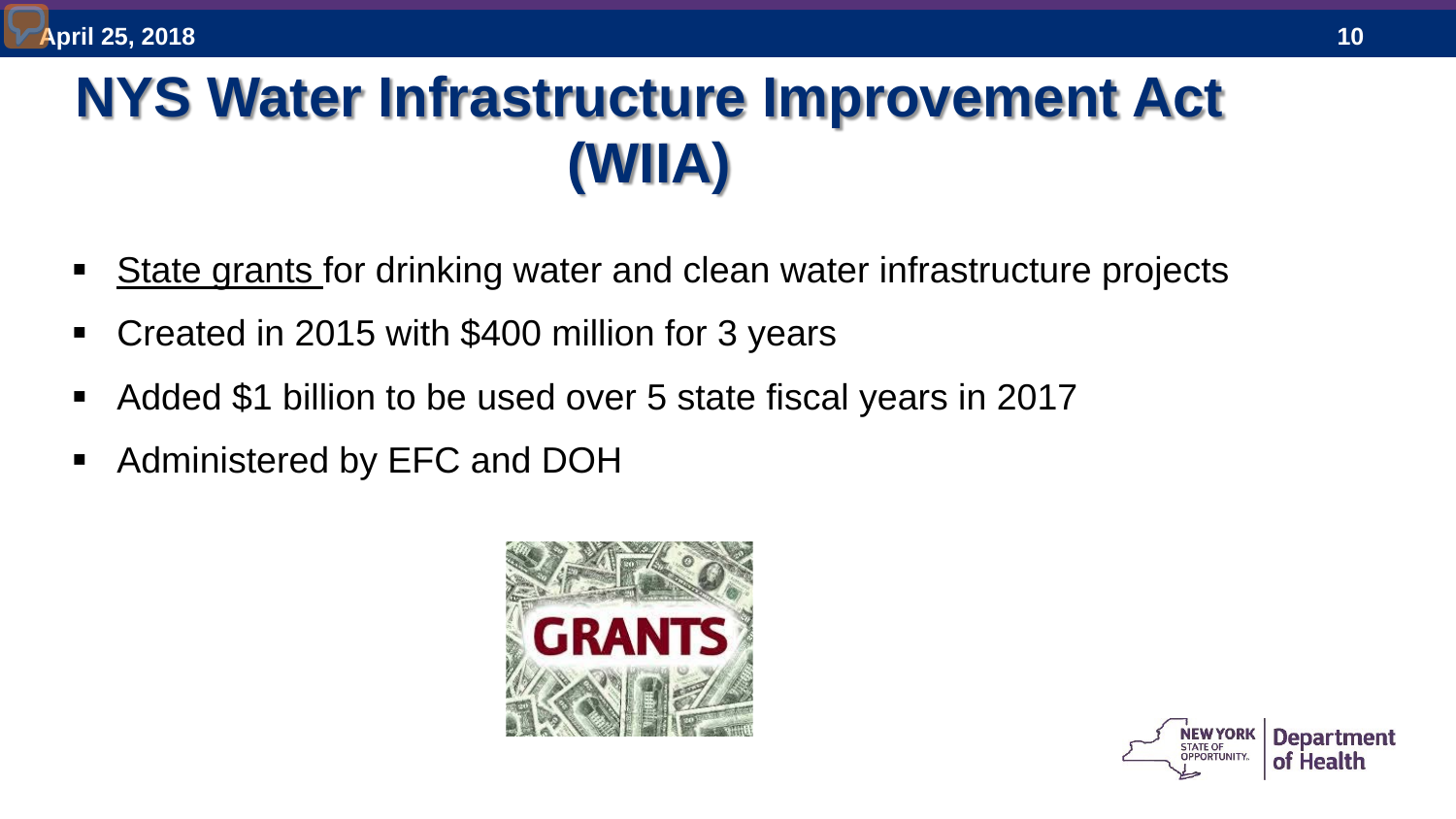# **WIIA - Program Summary**

#### WIIA

- Grant up to 60% of eligible net project costs
- Maximum grant = \$3 Million
- No single project or municipality can receive more than \$3 million in DWSRF grant and/or WIIA grant over a rolling 5-year period \*(excludes IMG grants)

#### Intermunicipal Grant Program (IMG):

- Project must serve multiple municipalities lead muni applies on behalf of all
- Grant up to 40% of eligible net project costs
- Maximum grant  $= $10$  Million

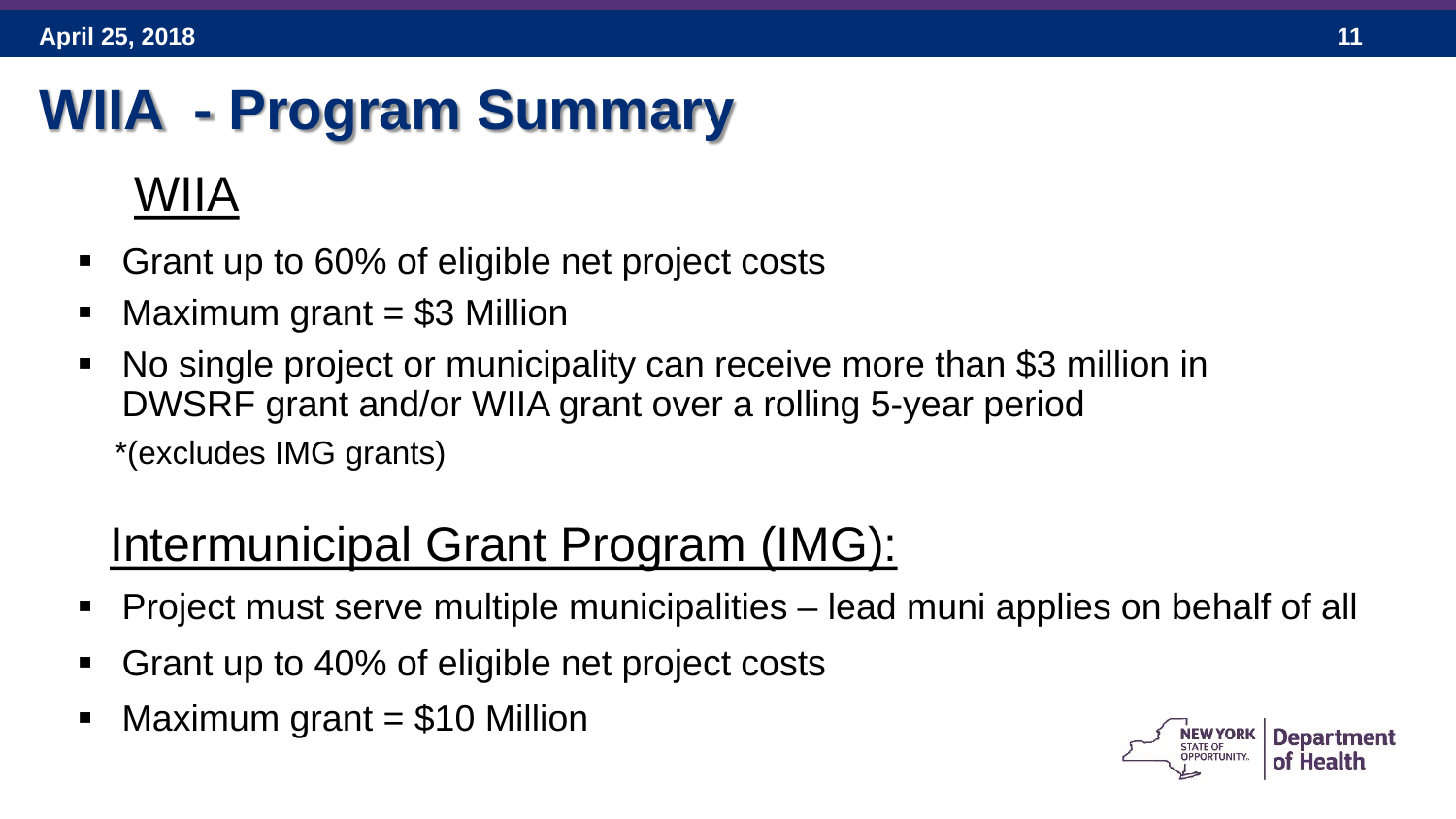# **WIIA – Program Eligibility**

#### Eligible Applicants:

- **Municipalities** 
	- **County**
	- **City**
	- Town
	- Village
- 
- 
- 
- 
- 



#### Eligible Projects:

**Infrastructure projects defined as eligible by the** - County - District Corporation<br>
- City - County/Town Improvement District<br>
- Town - School District<br>
- Indian Nation or Tribe<br>
- Public Benefit Corp. or Authority<br>
- Public Benefit Corp. or Authority<br>
- Public Benefit Cor

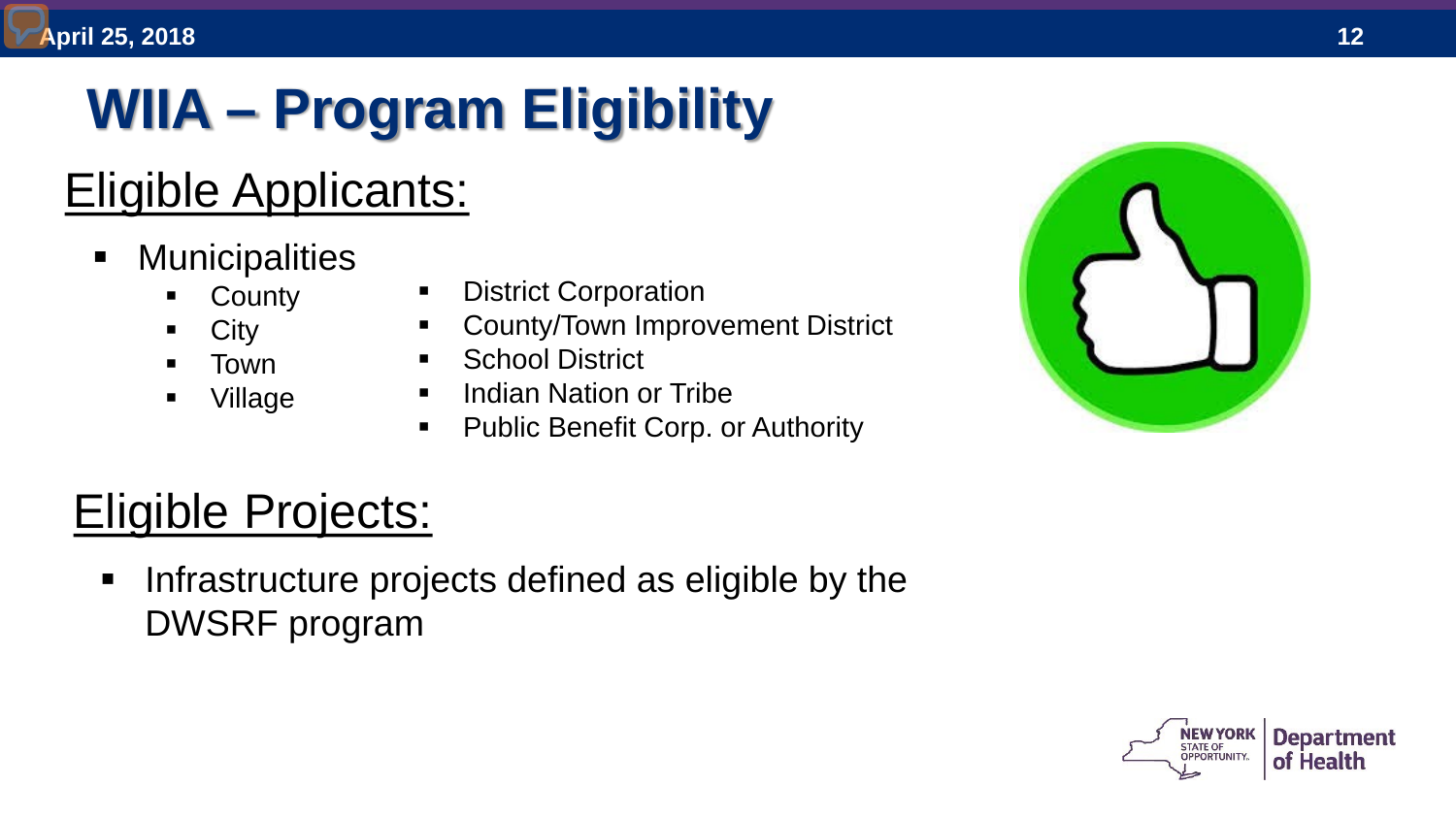## **WIIA - Evaluation Criteria**

- Protection of public health and water quality (DWSRF scoring criteria)
- **Financial Need**
- **Readiness of project to move forward**

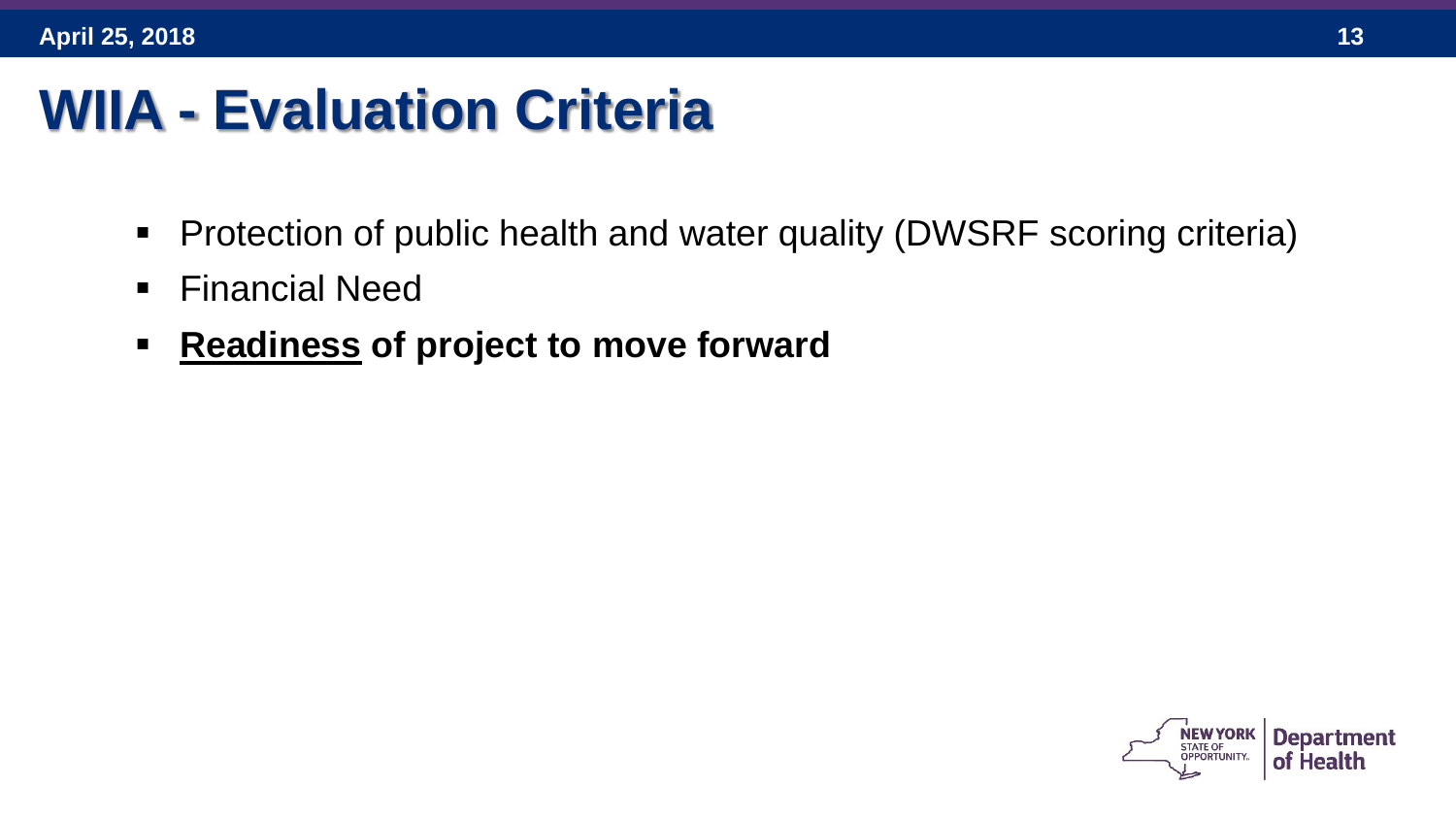# **WIIA – Application Requirements**

#### **Requirements for Complete WIIA Application:**

- Submit Engineering Report to DOH
- Complete State Environmental Quality Review (SEQR)
- State Historic Preservation Office (SHPO) acknowledgement letter
- Smart Growth Act Compliance
- Bond Resolution Adopted
- Completion of water district formation (if applicable)



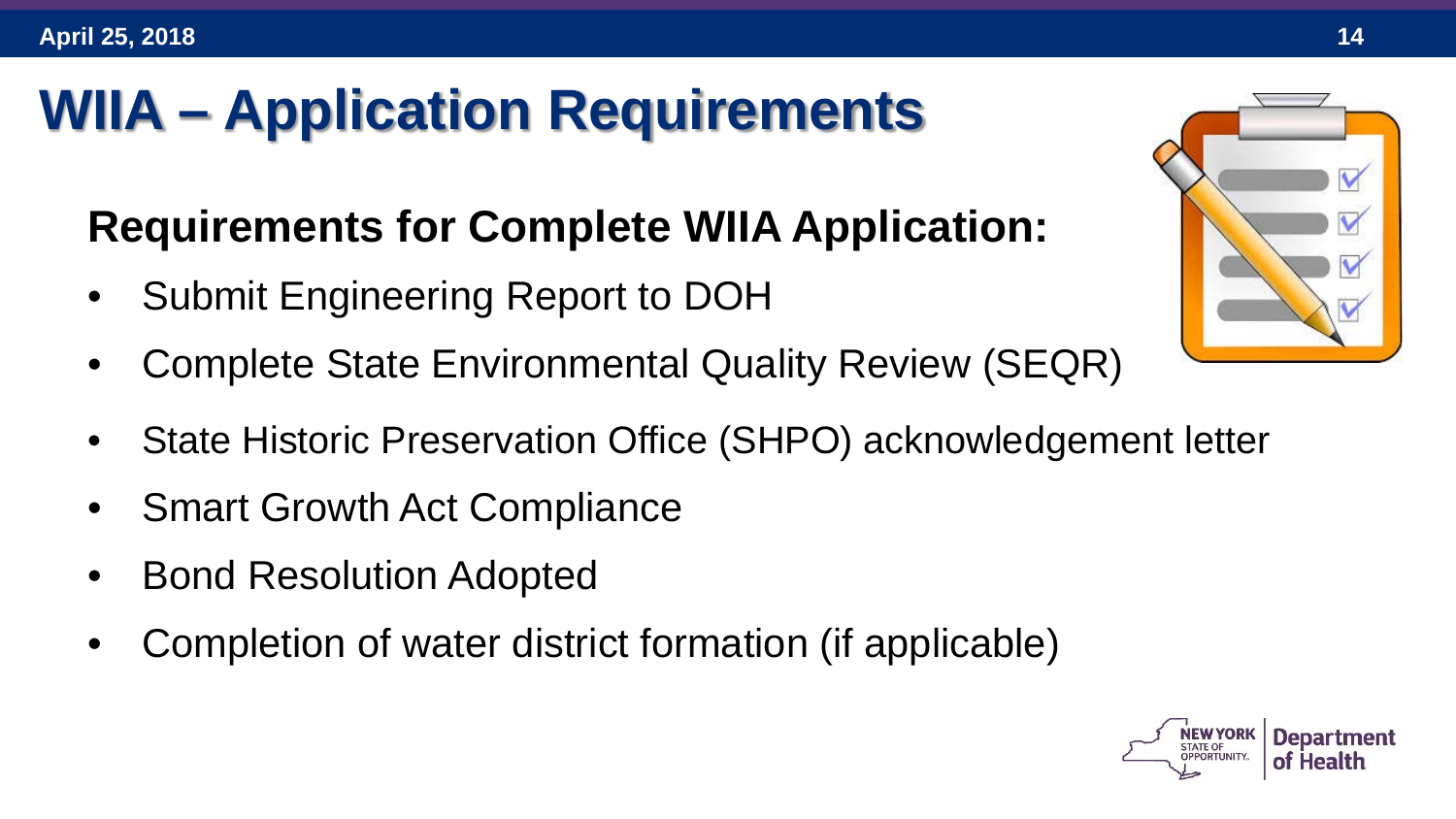## **WIIA – Program Accomplishments**

### **Total Amounts over 3 State Fiscal Years**

- Round 1: \$50 Million in SFY 15-16 (Awarded December 2015)
- Round 2: \$175 Million in SFY 16-17 (Awarded August 2016)
- Round 3: \$225 Million in SFY 17-18 (Awarded October 2017)

### **Drinking Water Awards**

- Round 1: \$20 Million for 12 projects
- Round 2: \$87 Million for 51 projects
- Round 3: \$114 Million for 72 projects



#### **Round 4: Coming soon, but…..timing and amount TBD**

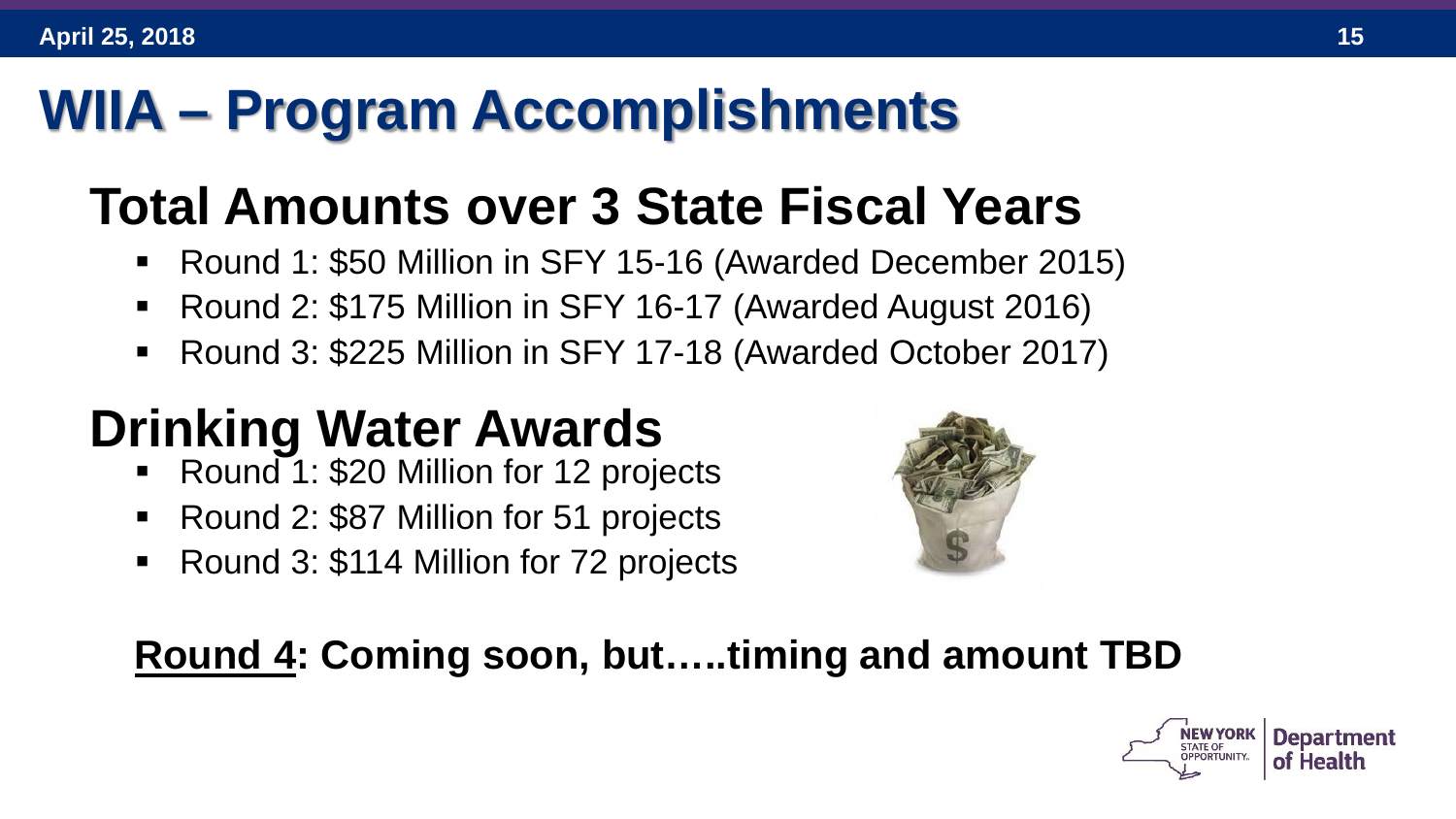### **DOH Central Office Contacts**



#### (Attachment VIII of the IUP)